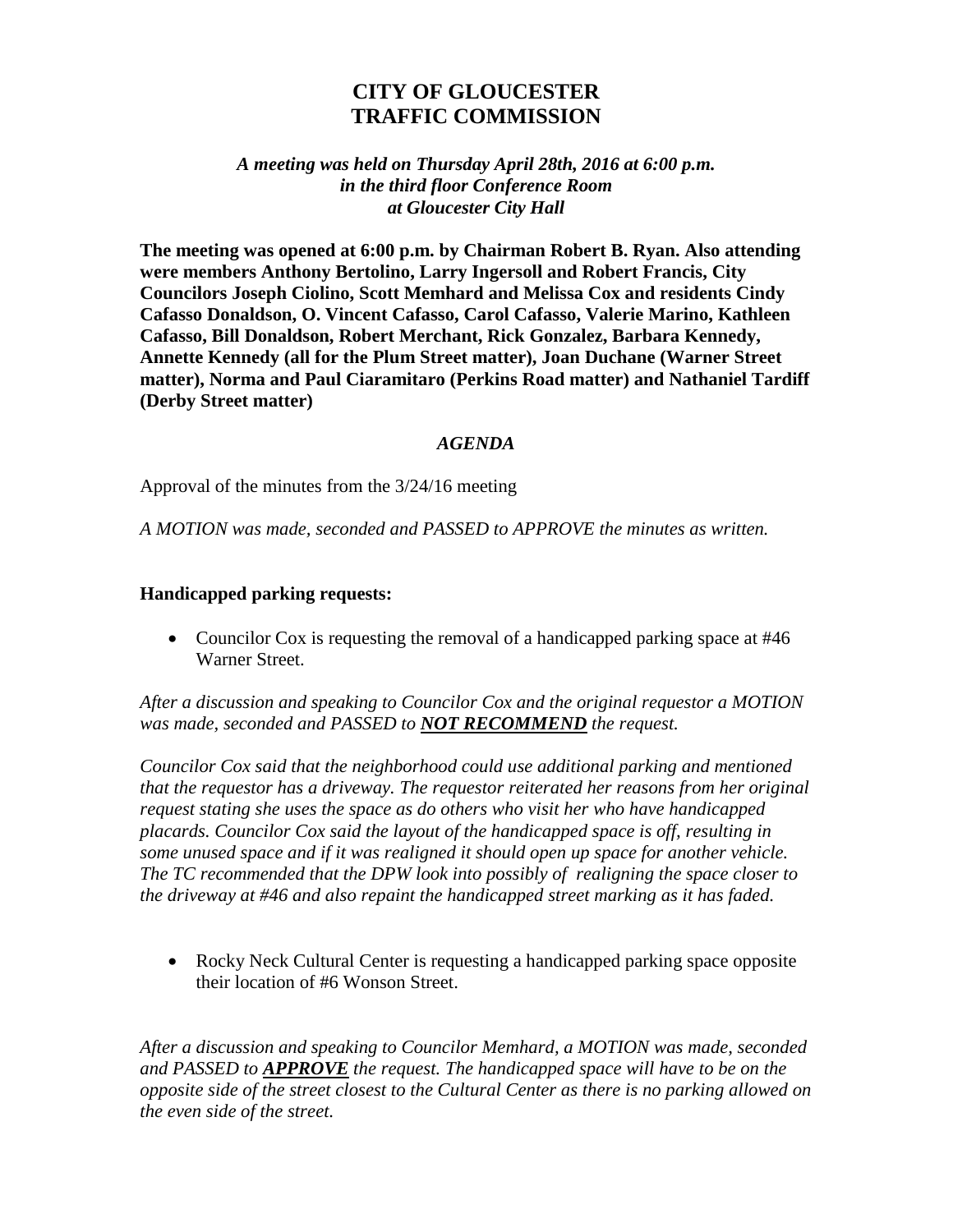• One space at 11 Perkins Road

*After a discussion and speaking to the requestor, a MOTION was made, seconded and PASSED to CONTINUE the matter until a ruling can be received from the City Solicitor concerning Perkins Road. Evidently, parking on Perkins Road is in spaces on the street which are assigned by a parking committee headed by Brenda Wasnick (#6 Perkins Road). The requestor is asking that the handicapped space be designated for her use only. The TC believes that handicapped spaces can NOT be assigned to one specific person and that the granting of a space on Perkins Road would not be in accordance with the law.* 

• Councilor Scott Memhard is requesting the TC to re-evaluate the handicapped parking space at #6 Plum Street.

*After speaking to Councilor Memhard and the many residents of the area that were in attendance, a MOTION was made, seconded and PASSED to NOT RECOMMEND any changes to the current space at #6 Plum Street. Although there were a couple of residents from East Main Street present, none voiced their opposition.* 

• Councilor Cox is requesting an additional Handicapped/Disabled veteran parking space in front of the new Veteran's Clinic at 201 Main Street. It is intended to serve veterans from 7-5 Monday-Friday

*After a discussion, a MOTION was made, seconded and PASSED to APPROVE a second handicapped space to be placed next to the current one in front of #201 Main Street. NOTE: There can be NO time restrictions on a handicapped space. The time restriction part of the request will have to be deleted.*

The following was continued from our 3/24/16 meeting:

**Order # CC2016-010** (Councilor Cox**) ORDERED** that the Gloucester Code of Ordinances Sec. 22-267 "One Way Streets-Generally" be amended by **ADDING** Derby Court from the intersection of Maplewood

Avenue to Derby Court and Derby Court to Derby Street in a northwesterly direction.

*(March meeting) After a discussion and speaking with Councilor Cox, a MOTION was made, seconded and PASSED to CONTINUE the Order until the TC can conduct a group site visit and also speak to the neighbors on the street. The TC feels that a safer direction for traffic entering the street would be to have the one way direction go in the opposite as what was requested. The TC would like to get the residents input on this matter.*

*(April meeting) After a group site visit and speaking to some residents of the street, a MOTION was made, seconded and PASSED to APPROVE the request.*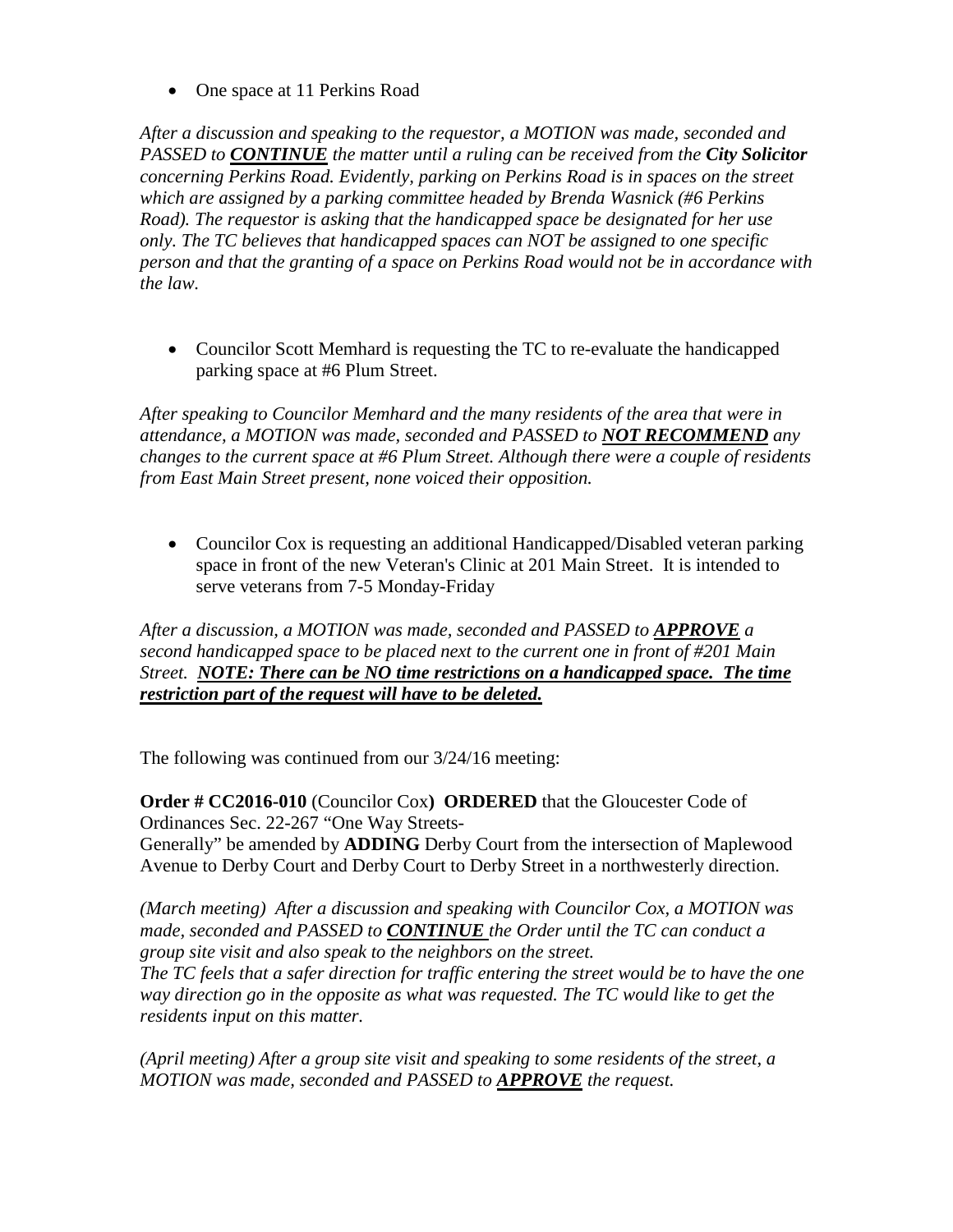*Residents said people use the road as a short cut to avoid traffic at the end of Derby Street and it is a narrow road with no sidewalks making it unsafe with vehicles speeding through. The driveways on the street are angled to provide access in the direction requested.*

*Also, an order will need to be submitted requesting that the current Stop sign ordinance of a stop sign at the intersection of Derby Court and Maplewood Avenue be deleted as it will not be needed with the street being one-way.* 

**Order #CC2016-016** *(Councilor Memhard)* **ORDERED** that the Ordinances & Administration Standing Committee request that the Traffic Commission perform a speed study on Rockport Road from the intersection of Thatcher Road northeasterly to its intersection with Beachland Avenue to determine whether there should be a speed limit of 20 mph.

*After a discussion, speaking with Councilor Memhard and reviewing the speed study, a MOTION was made, seconded and PASSED to RECOMMEND that the City Council request Mass DOT to approve a 20 mph speed limit.*

*Although the results of the study showed most vehicles within the current 25 mph limit, the TC took into consideration that the street is narrow, has no sidewalks and has lots of foot traffic coming and going to the beach. A lower speed limit would do a lot to improve pedestrian safety in the area.*

**Order #CC2016-017** *(Councilor Memhard)* **ORDERED** that the GCO Chapter 22, Sec. 22-270 "Parking prohibited at all times" be amended by **ADDING** Main Street, northerly side from a point beginning 77 feet from its intersection with Scott Street in a westerly direction for a distance of 30 feet; and

Amend Sec. 22-291 "Tow-away zones" by **ADDING** Main Street, northerly side from a point beginning 77 feet from its intersection with Scott Street in a westerly direction for a distance of 30 feet; and

*After a discussion and speaking to Councilor Memhard, a MOTION was made, seconded and PASSED to APPROVE the request.*

*The area in question is between the entrance and exit of a gas station and vehicles parked in this area obstruct the view of vehicles exiting the business. The TC feels that this would make the area safer for vehicles entering onto Main Street.*

Amend Sec. 22-265 "Turning movements-Generally" by **ADDING** "Right Turn Only" for vehicles exiting the gas station at 354 Main Street, allowing vehicles to exit with the flow of oncoming traffic.

*After a discussion and speaking to Councilor Memhard, a MOTION was made, seconded and PASSED to NOT RECOMMEND the request. (Vote was 3-0 with member Ryan abstaining)*